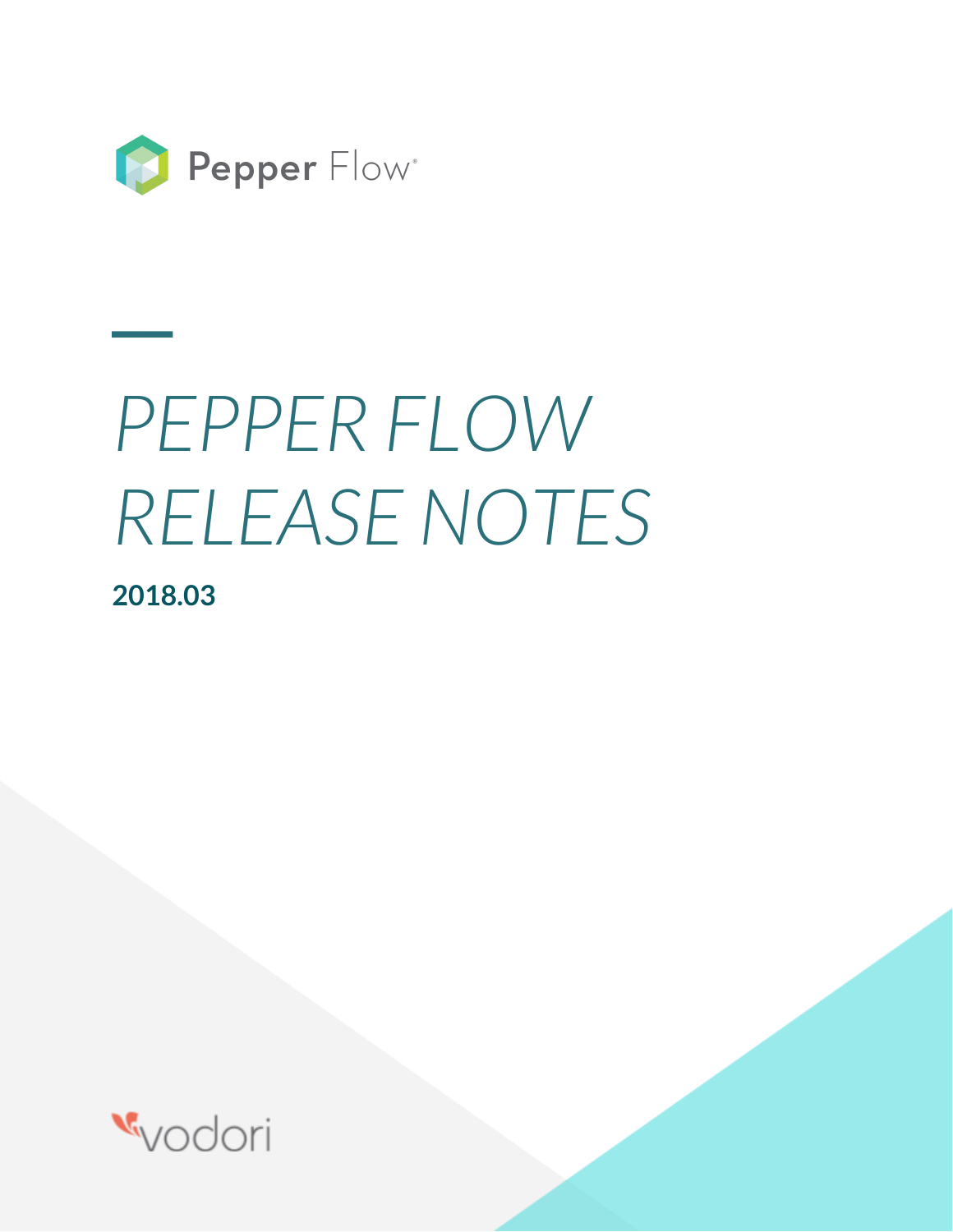## **PURPOSE**

The Release Notes provide a high-level description of the latest information about new features, enhancements to existing features and fixed issues.

They also include adoption and support information to help get you started with your upgrade.

Vodori provides a functional, validated update to Pepper Cloud 4 times per year. Customers are required to update to the latest available version within 90 days of the release.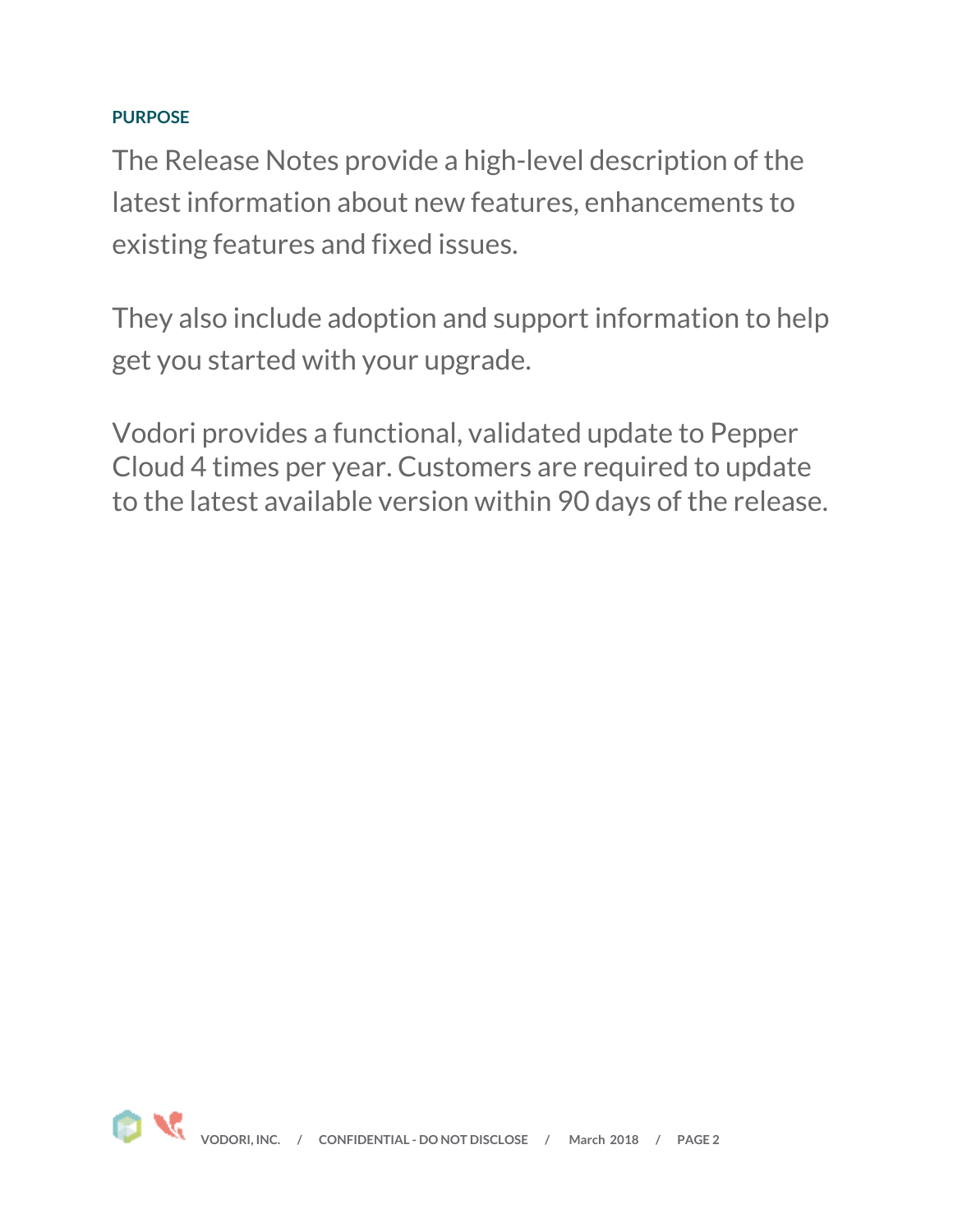# *WHAT'S NEW?*

## **OPT-IN**

*Customers can elect to use these features. Requirements gathering and configuration may incur additional cost.*

- FDA Submission preparation
- Pre-populated date fields.
- Dependent fields.

## **OUT-OF-THE-BOX**

*These are standard features of Pepper Flow that work immediately with no configuration.*

**Extractable audit trail (Activity Timeline)** 

- The Activity timeline has been renamed to Audit trail.
- The audit trail can be downloaded and exported to a .CSV file

#### **New Annotations colors**

● A user can change the color of the annotation icon to better differentiate their comments

#### **Delegation**

- A user can specify a deputy to perform tasks on their behalf for a set period of time.
- Deputies can be set from the Profile area.
- Use this feature when the user will be out of the office.

#### **Self- service password and email change**

- A user can reset their password and change their email from the Profile area.
- Email/password change requests are valid for 24 hours and must be verified by the user.
- This feature is not applicable to users that sign in with an organization external authentication provider.

#### **Add new reference points to approved references**

● A user can add reference points to an approved reference without commencing a revision job